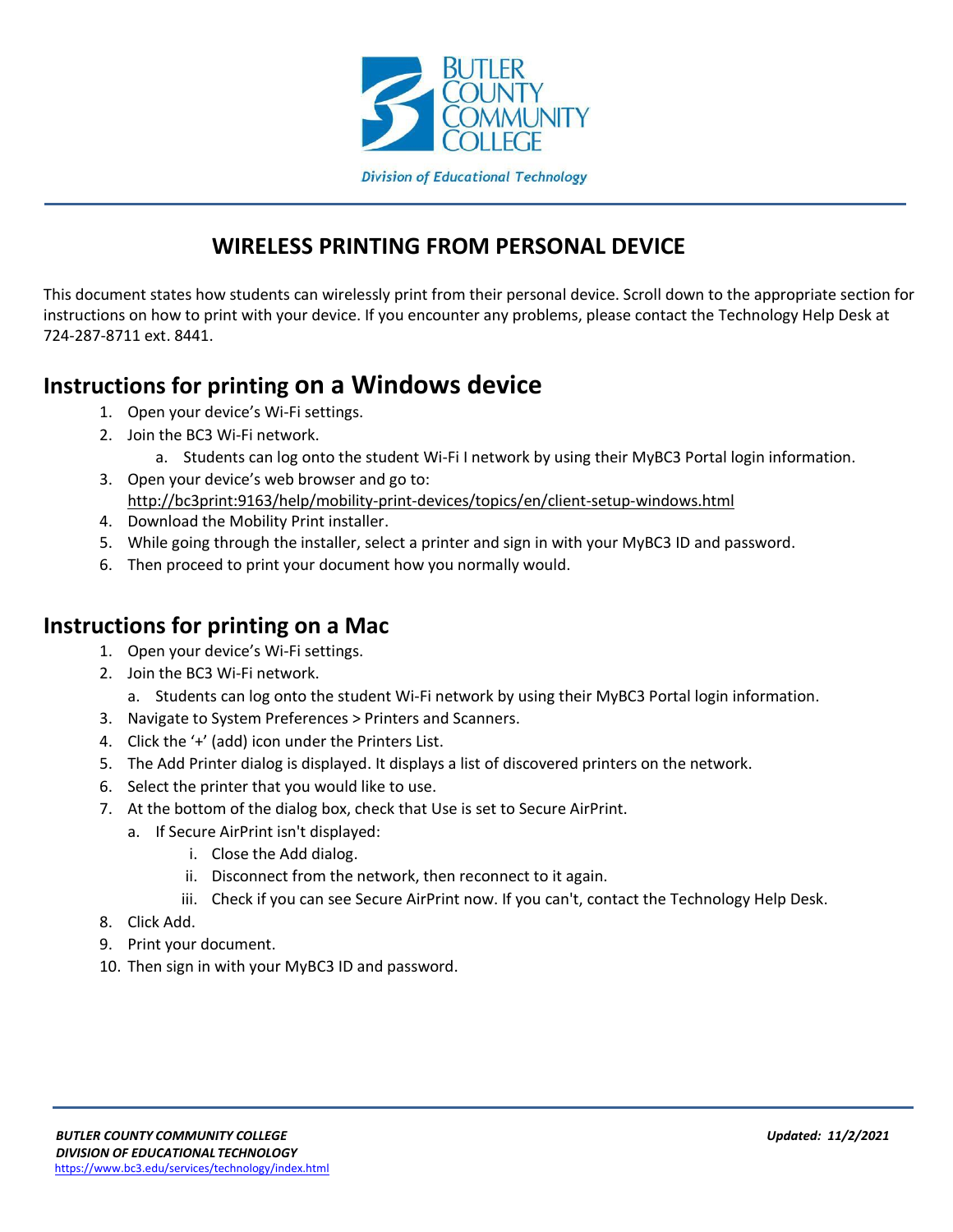

### **Instructions for printing on an iPhone or iPad**

- 1. Open your device's Wi-Fi settings.
- 2. Join the BC3 Wi-Fi network.
	- a. Students can log onto the student Wi-Fi network by using their MyBC3 Portal login information.
- 3. Tap the share icon on the document you wish to print.
- 4. Select the print icon.
- 5. Select the printer, then choose the printer you would like to use.
- 6. Then sign in with your MyBC3 ID and password.
- 7. Select your printing options.
- 8. Tap print.

#### **Instructions for printing on an Android device**

- 1. Open your device's Wi-Fi settings.
- 2. Join the BC3 Wi-Fi network.
	- a. Students can log onto the student Wi-Fi network by using their MyBC3 Portal login information.
- 3. Install the Mobility Print app from the Google Play app store.
- 4. Open the Mobility Print app.
- 5. Tap android settings.
- 6. Tap and enable toggle.
- 7. Close settings.
- 8. Open the item you would like to print.
- 9. Open the app menu and tap share.
- 10. Select the print icon.
- 11. Choose a printer.
- 12. Select your printing options.
- 13. Select the print icon.
- 14. Then sign in with your MyBC3 ID and password.

# **Instructions for printing on a Chromebook**

- 1. Join the BC3 Wi-Fi network.
	- a. Students can log onto the student Wi-Fi network by using their MyBC3 Portal login information.
- 2. Install the Mobility Print Chrome app from the Google Play app store. (Setup instruction video - [http://bc3print:9163/help/mobility-print-devices/topics/en/client-setup-chrome.html\)](http://bc3print:9163/help/mobility-print-devices/topics/en/client-setup-chrome.html)
- 3. If you want to print from Android applications such as Microsoft Word:
	- a. Enable Google Play app store as a user or as an Administrator.
	- b. Install the Mobility Print Android app from the Google Play app store.